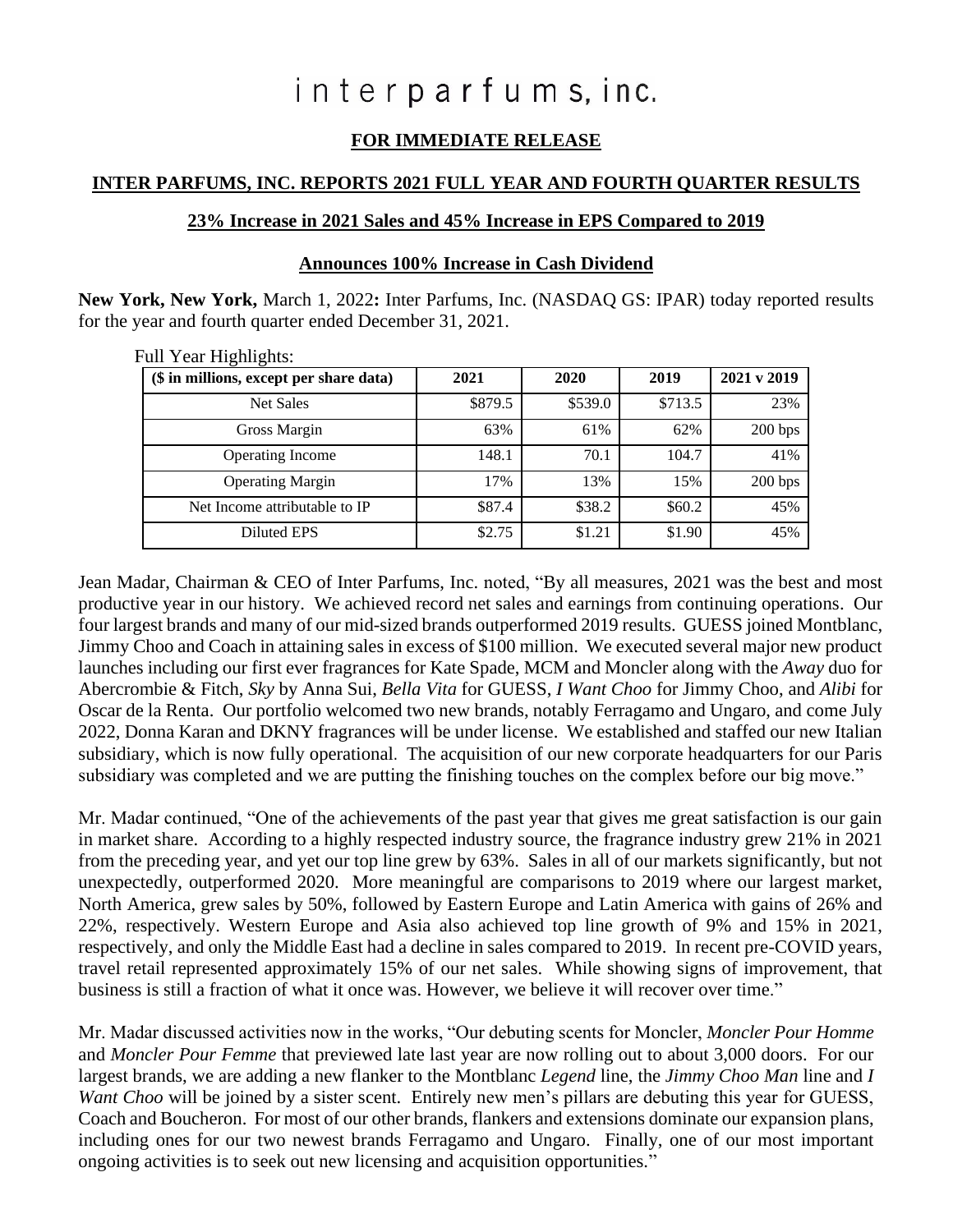Russell Greenberg, Executive Vice President and CFO noted, "The 2021 fourth quarter was somewhat atypical. Historically, the largest proportion of advertising and promotional dollars are spent in the fourth quarter to accelerate sell-through during the holiday season and create demand for large reorders in the new year. However, having only spent approximately 14% of net sales on advertising and promotion through the first nine months of the year, meeting our target spend of 21% of annual net sales for promotional and adverting programs required a fourth quarter spend far greater than in any pre-COVID year. In fact, in the final quarter of 2021, we spent in excess of 36% of net sales on promotion and advertising and still came in short at 19.5% of net sales for the full year."

Moving on to the year as a whole, Mr. Greenberg noted, "For European based operations, gross profit margin was 67% and 64% in 2021 and 2020, respectively. The increase was in great part attributable to the growth in sales of products by our U.S. distribution subsidiary, which more than offset the margindepressing effect of a weaker dollar that prevailed over 2021. For U.S. operations, gross profit margin was 53% and 52% in 2021 and 2020, respectively, with the gain primarily due to better leverage of fixed expenses resulting from the 86% increase in 2021 net sales*.*"

Mr. Greenberg continued, "We closed the year with working capital of \$465 million, including approximately \$320 million in cash, cash equivalents and short-term investments, and a working capital ratio of 2.9 to 1. The \$132.9 million of long-term debt relates to the Interparfums SA headquarters acquisition, which was financed by a 10-year €120 million (approximately \$139 million) bank loan. Cash provided by operating activities aggregated \$120 million for the year ended December 31, 2021, as compared to \$65 million for 2020."

## **Affirms 2022 Guidance**

Mr. Greenberg concluded, "We continue to look for 2022 net sales to approximate \$975 million, resulting in net income per diluted share of \$3.00. Our 2022 guidance assumes that the average dollar/euro exchange rate remains at current levels, there is no significant resurgence of the COVID-19 pandemic and excludes any impact from the geopolitical situation in Eastern Europe. On the latter point, the magnitude of the business impact of the war between Russia and Ukraine, along with sanctions and price volatility is hard to predict, but as per our 10-K, in 2021 our sales in Russia totaled \$43.4 million."

## **Announces 100% Increase in Cash Dividend**

Inter Parfums also announced that its Board of Directors approved a 100% increase in the Company's annual cash dividend rate to \$2.00 per share, payable quarterly. Commenting, Mr. Madar stated, "The increase in our dividend represents a strong signal of our board's confidence in our Company's prospects for this year and well beyond. Our strong financial position enables us to invest in opportunities we see ahead while continuing to reward our shareholders." The next cash dividend of \$0.50 per share will be paid on March 31, 2022 to shareholders of record on March 15, 2022.

## **Conference Call**

Management will conduct a conference call to discuss financial results and business developments at 11:00 AM ET on Wednesday, March 2, 2022. Interested parties may participate in the call by dialing (201) 493- 6749; please call in 10 minutes before the conference call is scheduled to begin and ask for the Inter Parfums call. The conference call will also be broadcast live over the Internet. To listen to the live call, please go to [www.interparfumsinc.com](http://www.interparfumsinc.com/) and click on the Investor Relations section. If you are unable to listen live, the conference call will be archived and can be accessed for approximately 90 days at Inter Parfums' website.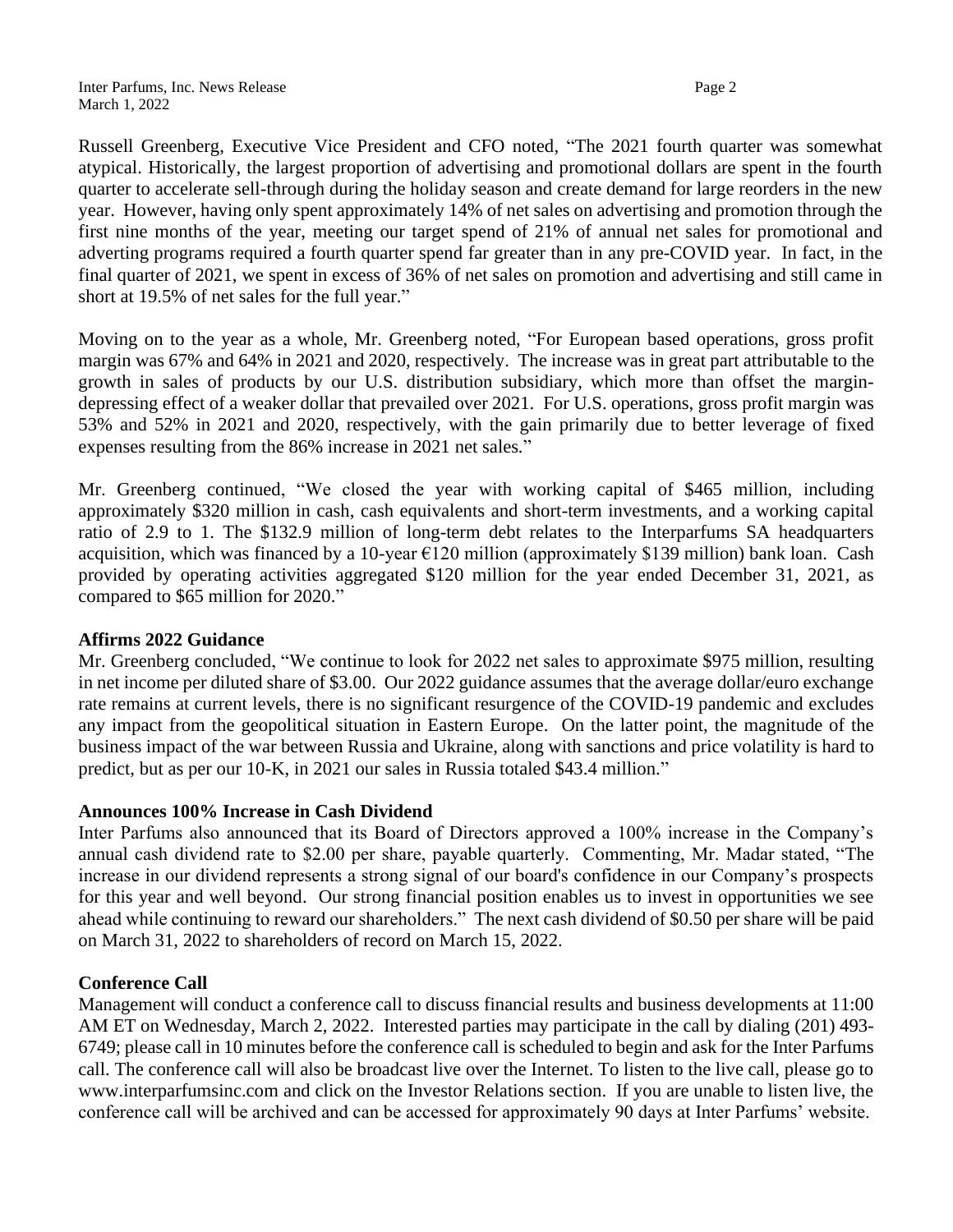Founded in 1982, Inter Parfums, Inc. develops, manufactures and distributes prestige perfumes and cosmetics as the exclusive worldwide licensee for Abercrombie & Fitch, Anna Sui, Boucheron, Coach, Dunhill, Ferragamo Graff, GUESS, Hollister, Jimmy Choo, Karl Lagerfeld, Kate Spade, MCM, Moncler, Montblanc, Oscar de la Renta, S.T. Dupont, Ungaro and Van Cleef & Arpels. Inter Parfums is also the owner of Lanvin fragrances and the Rochas brand. Through its global distribution network, the Company's products are sold in over 120 countries.

Statements in this release which are not historical in nature are forward-looking statements. Although we believe that our plans, intentions and expectations reflected in such forward-looking statements are reasonable, we can give no assurance that such plans, intentions or expectations will be achieved. In some cases you can identify forward-looking statements by forward-looking words such as "anticipate," "believe," "could," "estimate," "expect," "intend," "may," "should," "will," and "would," or similar words. You should not rely on forward-looking statements, because actual events or results may differ materially from those indicated by these forward-looking statements as a result of a number of important factors. These factors include, but are not limited to, the risks and uncertainties discussed under the headings "Forward Looking Statements" and "Risk Factors" in Inter Parfums' annual report on Form 10-K for the fiscal year ended December 31, 2021 and the reports Inter Parfums files from time to time with the Securities and Exchange Commission. Inter Parfums does not intend to and undertakes no duty to update the information contained in this press release.

| Contact at Inter Parfums, Inc.<br>$-0r-$ | <b>Investor Relations Counsel</b>                    |
|------------------------------------------|------------------------------------------------------|
| Russell Greenberg, Exec. VP & CFO        | The Equity Group Inc.                                |
| $(212)$ 983-2640                         | Devin Sullivan (212) 836-9608/dsullivan@equityny.com |
| rgreenberg@interparfumsinc.com           | Linda Latman $(212)$ 836-9609/llatman@equityny.com   |
| www.interparfumsinc.com                  | www.theequitygroup.com                               |
|                                          |                                                      |

See Accompanying Tables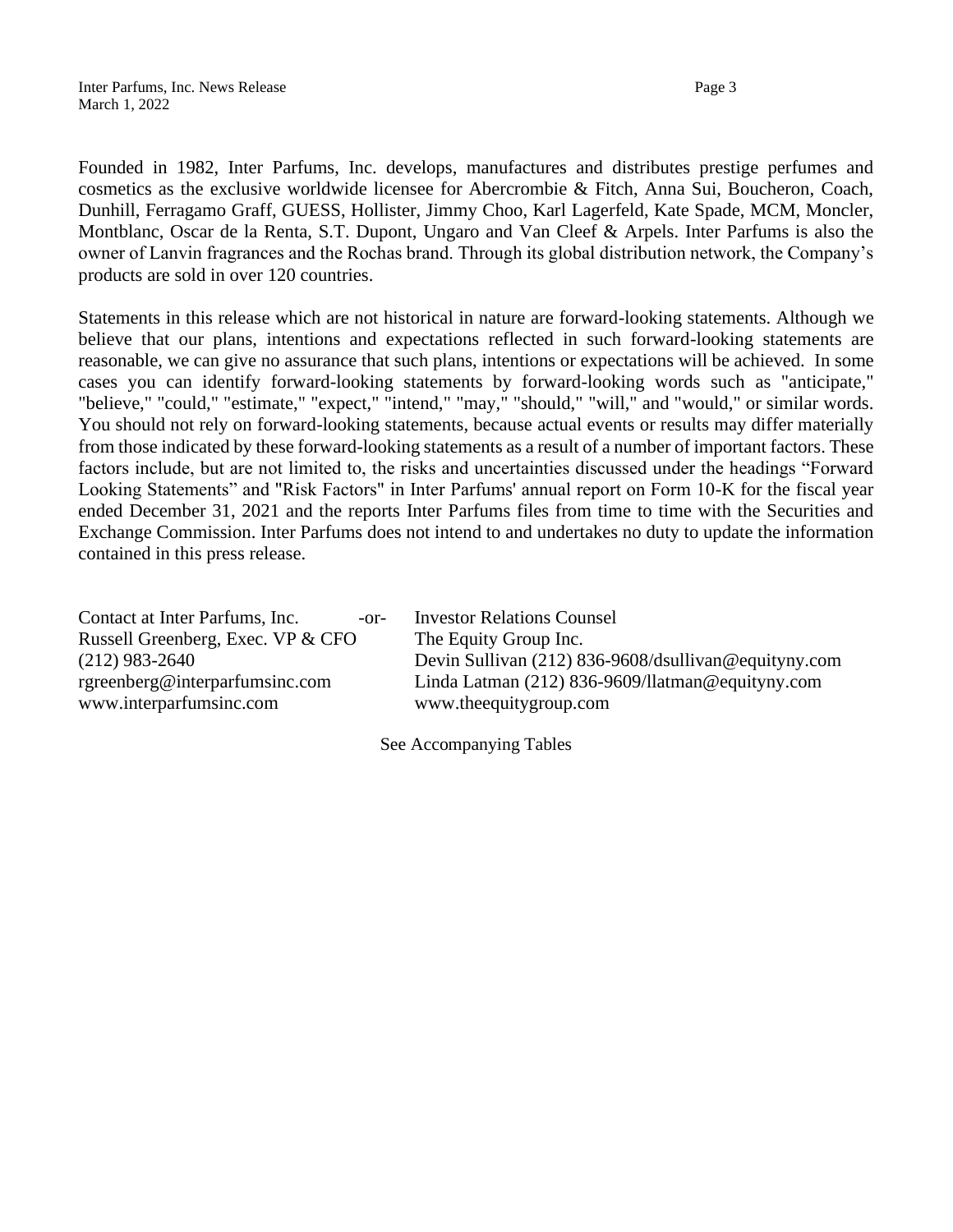# **INTER PARFUMS, INC. AND SUBSIDIARIES**

#### Consolidated Statements of Income

# (In thousands except per share data)

*(Unaudited)*

|                                                          | Three Months Ended<br>December 31, |          | <b>Twelve Months Ended</b><br>December 31, |    |          |      |         |
|----------------------------------------------------------|------------------------------------|----------|--------------------------------------------|----|----------|------|---------|
|                                                          |                                    | 2021     | 2020                                       |    | 2021     |      | 2020    |
|                                                          |                                    |          |                                            |    |          |      |         |
| <b>Net sales</b>                                         | \$                                 | 210,719  | \$<br>184,042                              | \$ | 879,516  | \$   | 539,009 |
| Cost of sales                                            |                                    | 78,842   | 66,395                                     |    | 322,614  |      | 208,278 |
| <b>Gross margin</b>                                      |                                    | 131,877  | 117,647                                    |    | 556,902  |      | 330,731 |
| Selling, general and administrative expenses             |                                    | 144,080  | 91,177                                     |    | 406,459  |      | 260,648 |
| <b>Impairment</b> loss                                   |                                    |          |                                            |    | 2,393    |      |         |
| Income (loss) from operations                            |                                    | (12,203) | 26,470                                     |    | 148,050  |      | 70,083  |
| Other expenses (income):                                 |                                    |          |                                            |    |          |      |         |
| Interest expense                                         |                                    | 488      | 460                                        |    | 2,825    |      | 1,970   |
| (Gain) loss on foreign currency                          |                                    | (169)    | 2,254                                      |    | (2, 338) |      | 2,178   |
| Interest income                                          |                                    | (3,022)  | (711)                                      |    | (3,403)  |      | $---$   |
| Other income                                             |                                    | 82       | (549)                                      |    | (53)     |      | (549)   |
|                                                          |                                    | (2,621)  | 1,454                                      |    | (2,969)  |      | 734     |
| Income (loss) before income taxes                        |                                    | (9,582)  | 25,016                                     |    | 151,019  |      | 69,349  |
| Income taxes (benefit)                                   |                                    | (4,120)  | 7,216                                      |    | 40,992   |      | 19,381  |
| Net (loss) income                                        |                                    | (5, 462) | 17,800                                     |    | 110,027  |      | 49,968  |
| Less: Net (loss) income attributable to                  |                                    |          |                                            |    |          |      |         |
| the noncontrolling interest                              |                                    | (4,238)  | 3,061                                      |    | 22,616   |      | 11,749  |
| Net (loss) income attributable to Inter<br>Parfums, Inc. | \$                                 | (1,224)  | \$<br>14,739                               | \$ | 87,411   | $\$$ | 38,219  |
| Net (loss) income attributable to Inter                  |                                    |          |                                            |    |          |      |         |
| Parfums, Inc. common shareholders:                       |                                    |          |                                            |    |          |      |         |
| Basic                                                    |                                    | \$(0.04) | \$0.47                                     |    | \$2.76   |      | \$1.21  |
| Diluted                                                  |                                    | \$(0.04) | \$0.47                                     |    | \$2.75   |      | \$1.21  |
| Weighted average number of shares                        |                                    |          |                                            |    |          |      |         |
| outstanding:                                             |                                    |          |                                            |    |          |      |         |
| Basic                                                    |                                    | 31,764   | 31,552                                     |    | 31,677   |      | 31,537  |
| Diluted                                                  |                                    | 31,764   | 31,666                                     |    | 31,835   |      | 31,655  |
| Dividends declared per share                             |                                    | \$0.25   | \$0.00                                     |    | \$1.00   |      | \$0.33  |